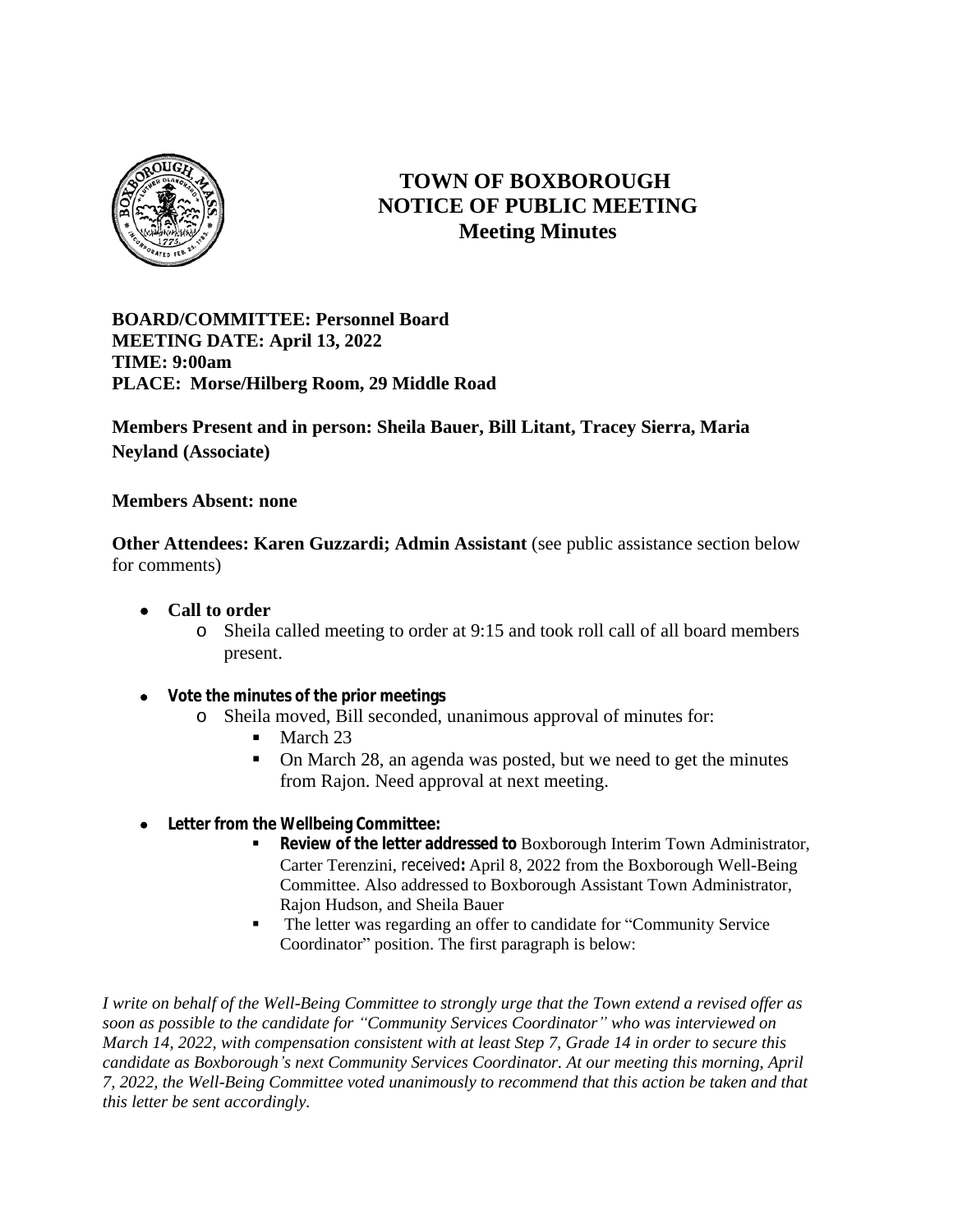- Personnel Board will not be able to determine whether there is justification for this step adjustment because we don't have the newest version of the job description.
- We have reached out to Wellbeing Committee for the job description.
- **Public Participation (on topics not otherwise indicated on the agenda).**
	- o Article 6, Section 7 pay levels of new employee
		- Admin Asst executive offices is new. She started at a 12/3. Karen is wondering why she is at a step 3, instead of a 1.
		- Admin Asst Treasurer Collector is a 12/5.
		- The question is regarding the process of hiring someone to come in at a higher step. Karen stated that she feels the TA indiscriminately raised the step. And longer-term employees are discouraged, and contemplating their futures with the town.
	- **o We recommend that Karen request the public record to seek justification for any pay levels.**
- **Employee Handbook**
	- We need to create language around the evaluation process.
	- We need to go into other like size municipalities and review how they evaluate nonunion members.
		- Littleton: Sheila
		- Stow: Tracey
		- Harvard: Maria
		- Bolton: Bill
- **Town Administrator or Assistant Town Administrator update/report**
- **FinCom update/report**
	- o Budget is done. 5.6% increase.
	- o Split on personnel board decisions
		- **Associate planner**
		- **Personnel board changes re: the pension. In 5 years, the pension will eb the** town's biggest expense.
		- Unanimously did NOT recommend the FinCom bylaw change based on the need for a strong independent FinCom.
- **Any other business?**